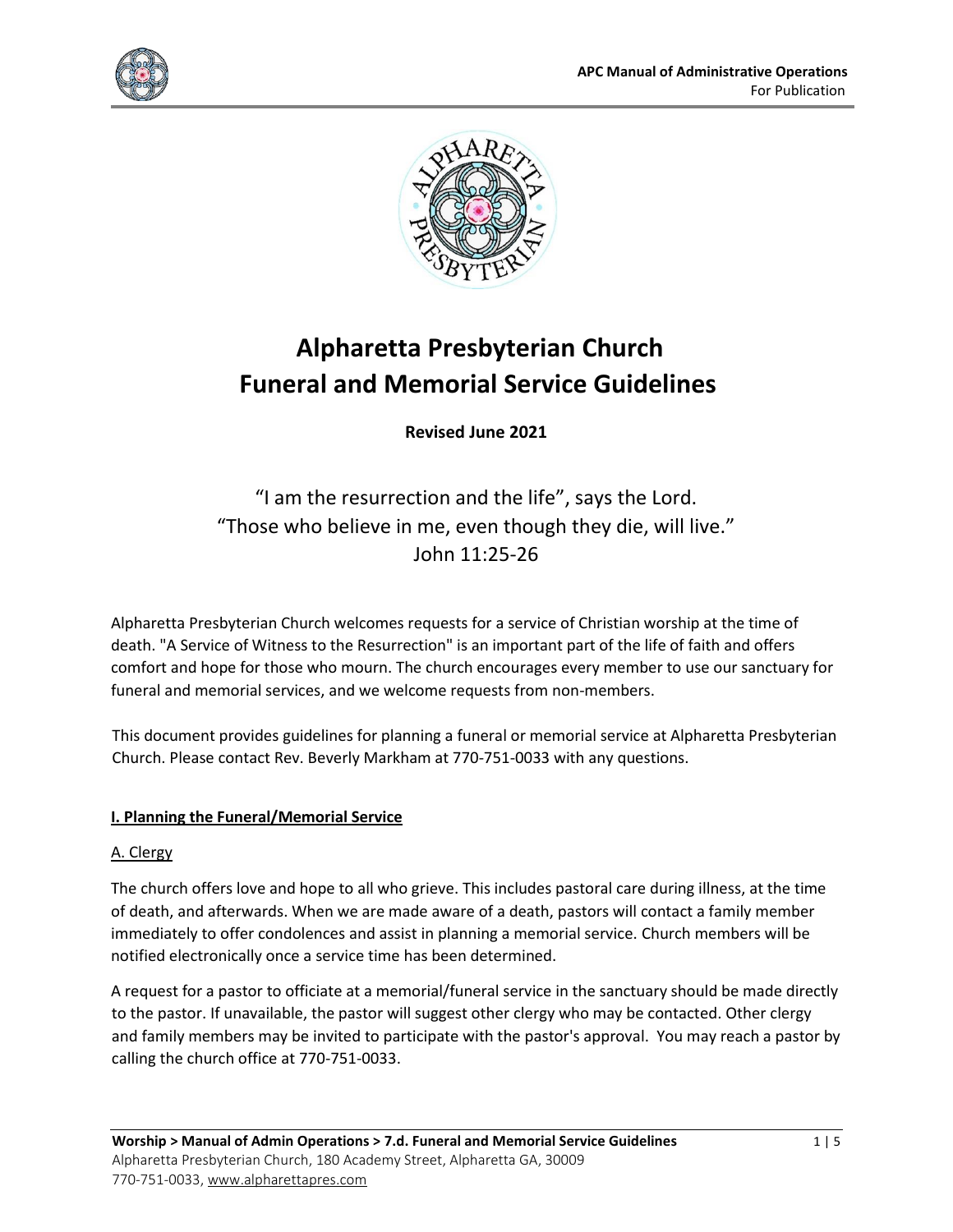

## "Blessed are those who mourn, for they will be comforted." Matthew 5:4

### B. Church Facility

APC offers our facility at no fee; however, donations are appreciated.

### C. Organist and Music

If a church organist is desired, the family should make a request to the officiating pastor. The family may also request favorite hymns and other sacred music.

APC's Chancel Choir may be requested for the service. The ability of the choir to sing will be the decision of the director of music. Other musicians and soloists may be invited to participate with the approval of the director of music or the officiating pastor.

The family is asked to cover the honoraria for all musicians.

### D. Service Coordinator

The church's Service Coordinator will work with the family and pastor to assist with all details involved in planning and hosting services including arranging for ushers. If the family desires pall bearers, they should contact them personally, and the Service Coordinator will coordinate their participation in the service.

### E. Flowers and Decorations

Any condolence flowers in the sanctuary should be removed following the service. Families may leave two arrangements for the regular Sunday worship services. Photo displays and other memorabilia may be displayed in our fellowship hall or narthex. (Several tripods are available.)

The clergy will wear white stoles to celebrate the Resurrection of the Lord. In liturgical tradition, white symbolizes the victory of the saints.

### F. Video and/or Audio Recording

The A/V operator will be happy to do an audio recording of the service, if requested. You may also request that the service be Livestreamed (or have a video recording done), but this will be dependent on the availability of A/V staff and comes with an additional fee.

### "Who are these robed in white?

These are they who have washed their robes and made them white by the blood of the Lamb. God will wipe every tear from their eyes."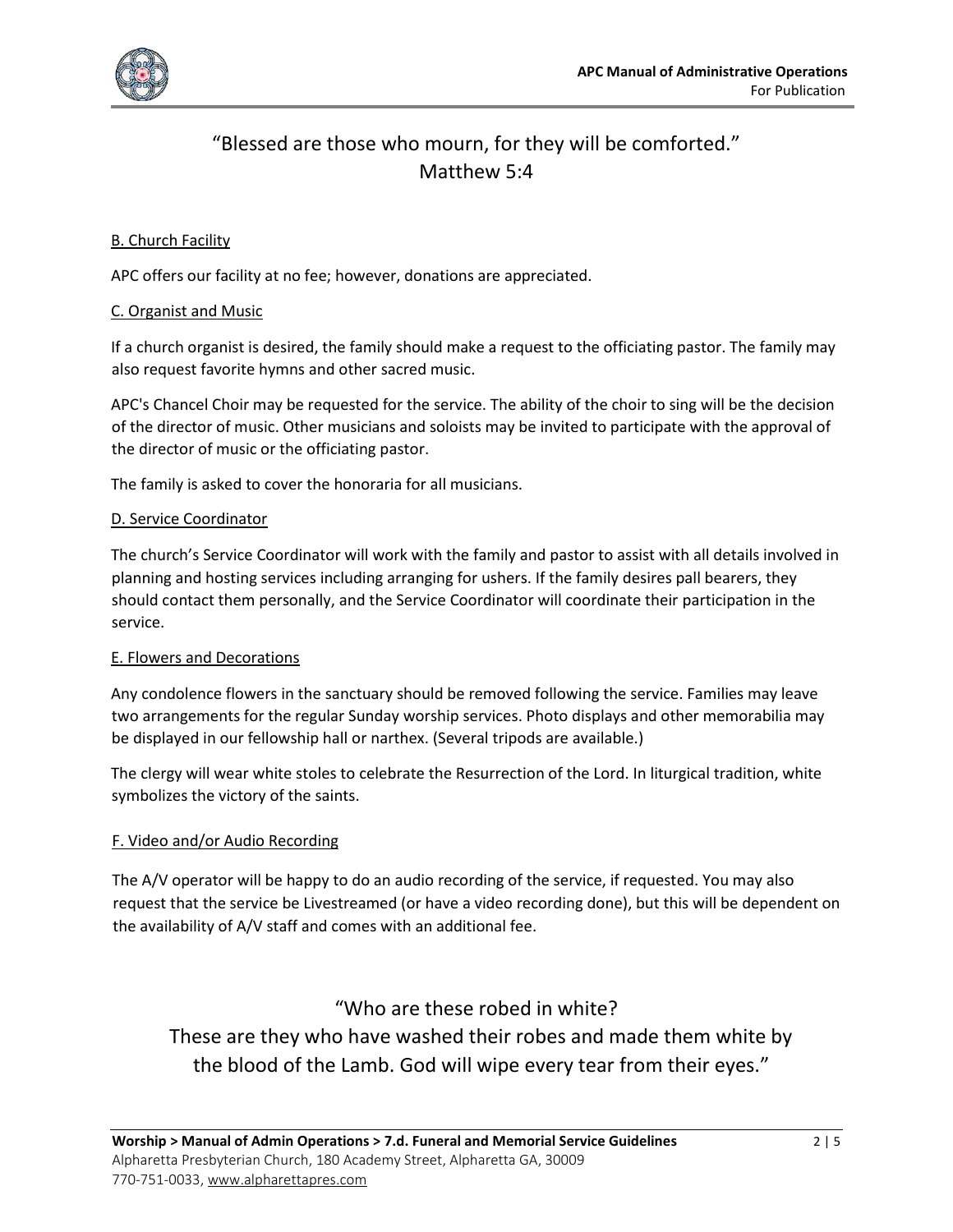

### Revelation 7:14

### G. The Service of Committal

Mourners will gather at the graveside or place of interment for a brief service conducted by the officiating pastor. The committal may be public or private depending on the family's wishes. It may be scheduled either before or after the funeral or memorial service; or on a different day if desired.

The APC Memorial Garden is available for the interment of ashes and service of committal. For more information about using the garden call the church office (770-751-0033) or contact the pastor. You may also view the APC Memorial Garden Policy a[t www.alpharettapres.com/documents-and-forms/](http://www.alpharettapres.com/documents-and-forms/)

# "For we know that if the earthly tent we live in is destroyed, we have a building from God, a house not made with hands, eternal in the heavens." 2 Corinthians 5:1

#### **II. Visitation or Viewing**

Our fellowship hall or sanctuary may be used by the family for visitation or viewing on the evening prior to the service or immediately preceding the service. Such arrangements should be made with the officiating pastor and depend on building availability.

#### **III. Receptions and Meals**

If the family requests, our deacons will prepare and host a reception following a funeral or memorial service. These gatherings are held in our fellowship hall. The family should notify the officiating pastor promptly. A deacon will work with the family to make arrangements regarding menu, room set-up, and expected attendance. The family covers the expense for any food or beverages purchased by the Deacons for the reception. If financial assistance is needed, please talk to the pastor.

#### **IV. Planned Gifts, Memorial Gifts, Memorial Book**

Memorial donations may be made to the APC Memorial Fund or to any of APC's designated funds. The church will acknowledge the gift to the donor and will provide the family of the deceased the donors' names and addresses. The church session will approve all memorial fund expenditures.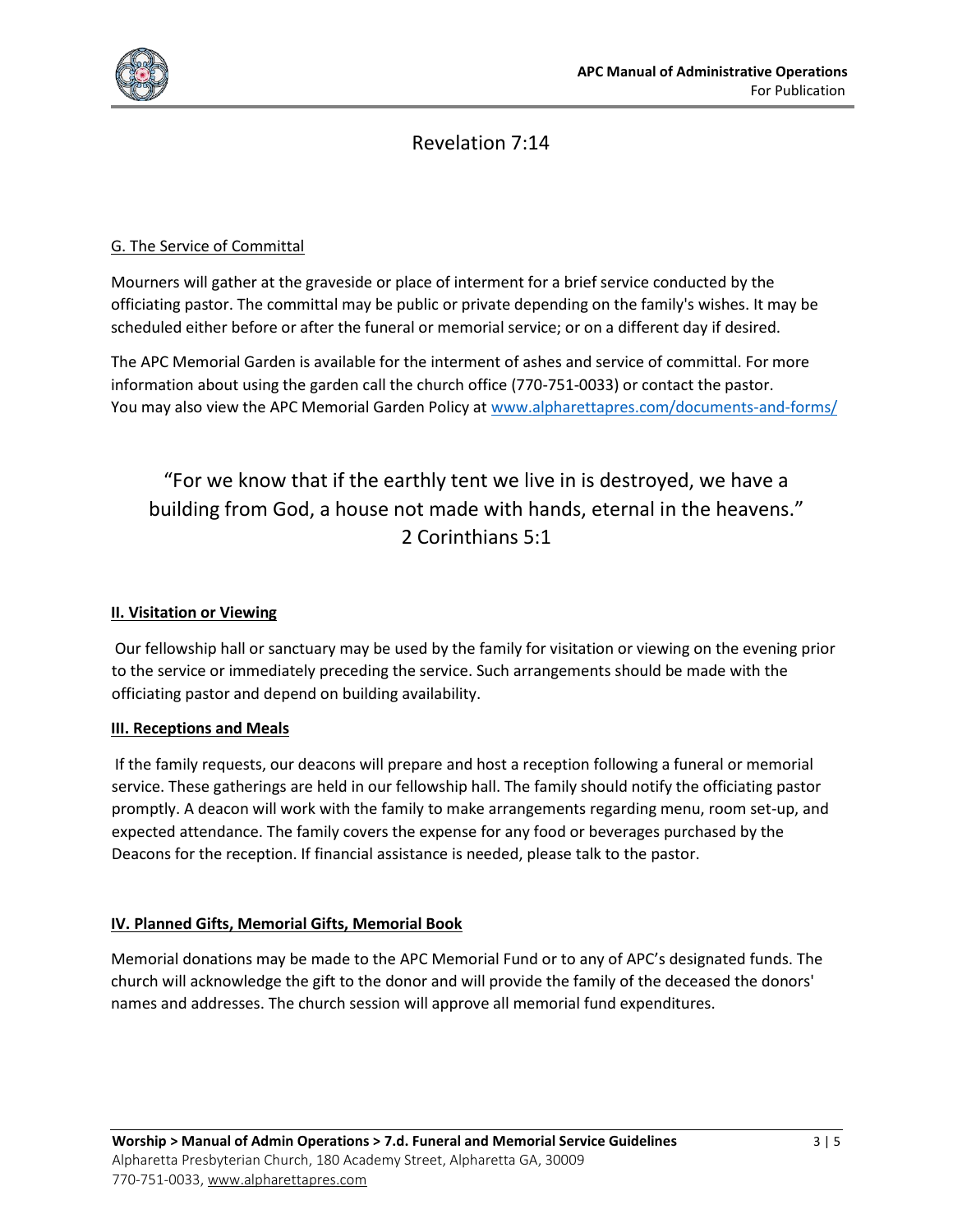

# "They said, "The Lord is risen indeed," and they told them how he had been made known to them in the breaking of the bread."

Luke 24:34-35

APC encourages its members to remember the church in their wills as a final act of faithful stewardship and Christian witness. Planned gifts will greatly benefit future ministry through the APC Endowment. For more information about the APC Endowment, please contact the church office.

The church keeps a memorial book of the names and the date of death of all members or friends who have joined the church triumphant. On All Saints' Day, November 1st, we remember them in a special worship service.

### **V. Other**

During the worship service, we seek to focus attention on God. Therefore, the casket (if present) will remain closed. A photo of your loved one may be placed on the front of the bulletin and/or in the sanctuary (8"x10" maximum) for the service. Please discuss your wishes with the pastor. If you would like an audio recording of the service, please ask the pastor.

The officiating pastor(s) will escort the immediate family to and from the reserved front pews. The church will provide a worship bulletin detailing the order of service. If the family desires the celebration of the Lord's Supper, our session must approve that request.

Any military, fraternal or civic rites should be conducted separately from the funeral/memorial service.

"If we live, we live to the Lord, and if we die, we die to the Lord; so then, whether we live or whether we die, we are the Lord's." Romans 14:18